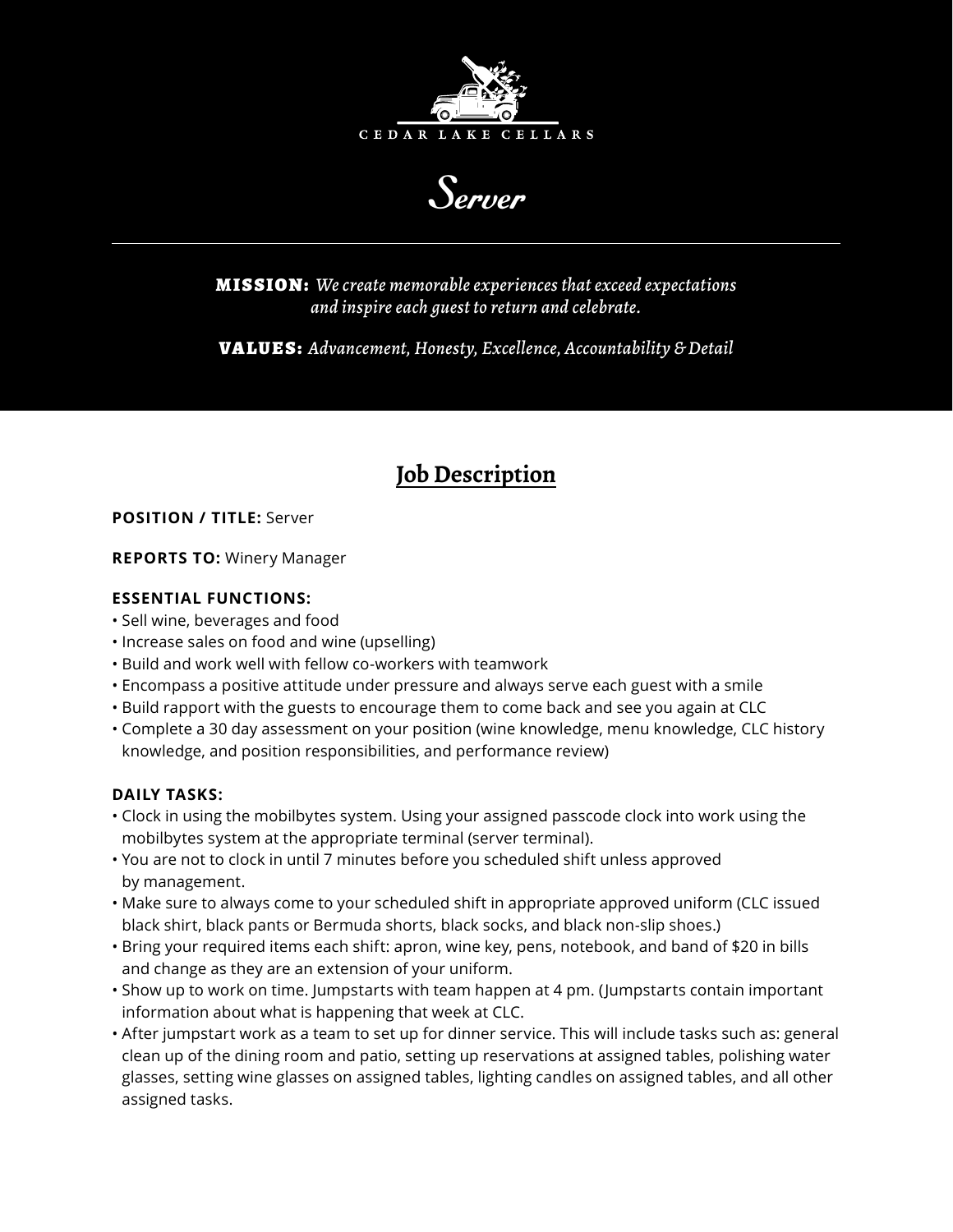



- When ready to start taking tables you will have to attach yourself to a server bank. You can not ring in any transactions without being attached.
- Utilize the iPads for the ringing in of tickets and cashing out of tables. You should never be using a computer that has an actual drawer beneath it unless approved by management.
- Utilize the serving station terminal iPad if all handheld iPads are being used by other staff members. Receipts and printed tickets will print out at the server station terminal.
- During dinner service you are responsible for executing dinner service to your assigned tables with excellence.
- Ring in all drinks. They will be printed out to the wine service bar and the wine tender assigned for service bar will get those drinks for you. You can't vocalize your orders to the wine tender. You must have a ticket.
- You are not allowed to go behind the bar to get your own drinks. You are allowed to use the ice machine and get wine coolers from the fridge underneath the keg beer station.
- Help out fellow servers with the running of their food if they require this of you. (We call this giving hands).
- Help keep the dining room clean by pre-bussing your tables and cleaning fellow servers tables as well.
- After dinner service help clean the dining room for operations for the next day. This would include tasks such as: polishing and rolling silverware, polishing and stacking clean water glasses, bussing and setting of tables (wipe down with window cleaner), sweeping and mopping of the winery dining room and patio, help with the clearing and polishing of dishes and silverware, taking out the trash and wine bottles (if asked), cleaning the restrooms in the winery and Texaco bathrooms (if asked), cleaning and organizing of the server station, and all other assigned tasks given to you by management.
- Remember if the dish washer is gone for the evening it is your responsibility to clean all remaining dishes and put in appropriate places and break down the dish washer system. As well as take out any remaining trash. Trash and dishes are not allowed to stay overnight.
- Linens get changed on tables on Saturday evenings (soiled ones get changes as needed throughout shift)
- Once everything is completed you can asked to get checked out by the manager on duty and then the two of you can perform your cash out.
- Before you clock out you are responsible for claiming your tips from your scheduled shift. You Credit Card tips will already be claimed upon entering them in to close out the ticket. This is for cash tips. According to the IRS you should claim 100% of your cash tips from your shift. You will have to show your tip claiming slip to the manager on duty before you leave for the evening.

## **CHARACTERISTICS / SKILLS:**

- A server must be able to work in a fast paced environment
- Be able to stay positive and cheerful when under pressure
- Be courteous and friendly to guests and staff members
- Always have a smile on their face
- Always be willing to help out a guest or staff member in need
- Be a team player (we believe in teamwork our motto OLOT-one logo one team)